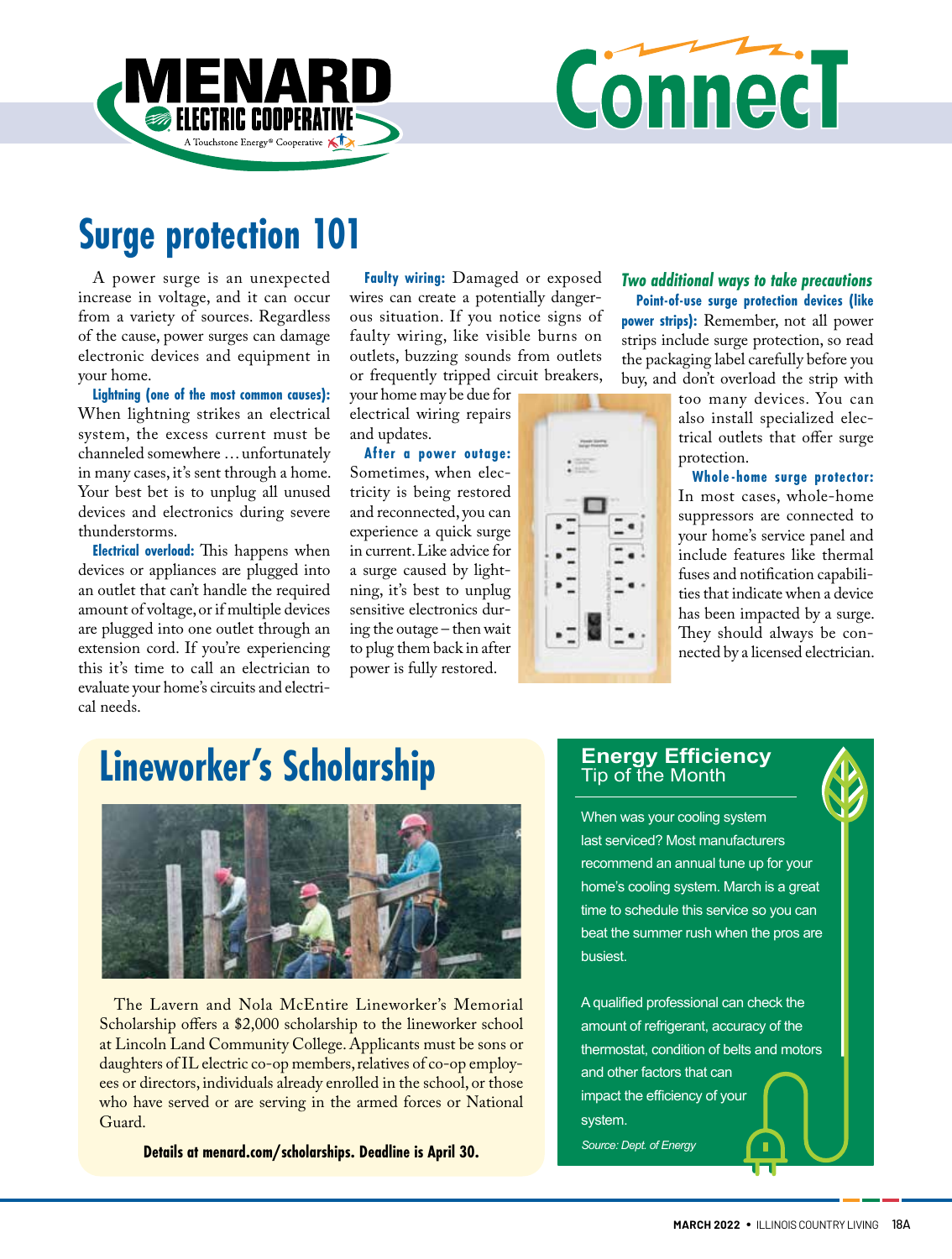

### **Considering Solar?**

**Have you considered adding solar panels to your home? We encourage you to contact us early in your decision-making process. We can ensure you are well informed about our policies and procedures and our Net Billing vs Net Metering options, as well as your home's energy needs, all before you contact an installer.** 

**Call System Engineer Dustin Crosier at our office at 800-872-1203 or email info@menard.com. Also visit our website at menard.com/distributedgeneration where we have broken down the process of installing solar with us into five steps.** 



## **KiloWatt K** orner

Some of you may remember when Atari brought *Pong, Asteroids* and *Frogger* into your home. Today the market is dominated by far more advanced and realistic games played with Nintendo, Sony PlayStation and Microsoft Xbox systems.

Video game playing has surged in popularity among all ages and if you have a device in your



home you likely noticed an increase in its use in 2020 and 2021 as other activities waned.

We look closely at one popular system, Sony PlayStation 4 Slim (PS4), to see what our teen gamer might be adding to the electric bill. Throughout our test month, use of the device varied based on social

scenes, televised football games, after school activities and homework loads. At the end of the 30-day test period, it used just 3,100 watt-hours, costing just 38 cents. Based on our data breakdown we predict that if time, and his mother, had allowed him to play 5 hours a day every day of the month it would still have cost under \$2.

Here's how some of that usage broke down. Instantaneous demand varied depending on how the device was being used. Flipping through the menu consumed 45 watts and powering up games ticked usage up to 49-51 watts. Playing games demanded different power levels. For example, exploring boxy worlds and destroying creepers in *Minecraft*  used just 53-58.5 watts versus the 73-80 watts used to navigate the realistic wilderness and hunt machines in *Horizon Zero Dawn*.

The PS4 Slim can also be used for Blu-ray and streaming. Playing a Blu-ray disc used 46-49 watts, while stand-alone players are rated at 14-35 watts. Our user did not have streaming set up, but online stats show that watching Netflix would consume about 89 watts, versus just 2-3 watts from a Roku or Fire TV Stick device.

Game systems have power savings features that may not be automatically set. The PS4 Slim menu item is called Power Save Settings and it gives multiple options for when the device is not in use. Among them users can designate the amount of time the unit remains idle before automatically switching to rest mode, select how long remotes are charged before power to them is stopped, and choose if the unit remains connected to the Internet while in rest mode (to complete automatic device and game updates).

It's worth noting that users of other systems will see energy use differences. Online information provides average energy use per hour as follows: PS5 50-220 watts, Xbox One X 65-180 watts, and Nintendo Switch 8-16 watts. Each device features different energy savings options.

*Korner Recommendation:* Game on! Considering the costs of the system, its games, expansion packs and online subscription, the monthly energy usage cost was quite minimal. Still, enabling the Power Save Settings is worth the minimal effort. And stick to forming *Madden* teams, building new worlds and battling bad guys on this device, using a separate device to stream.

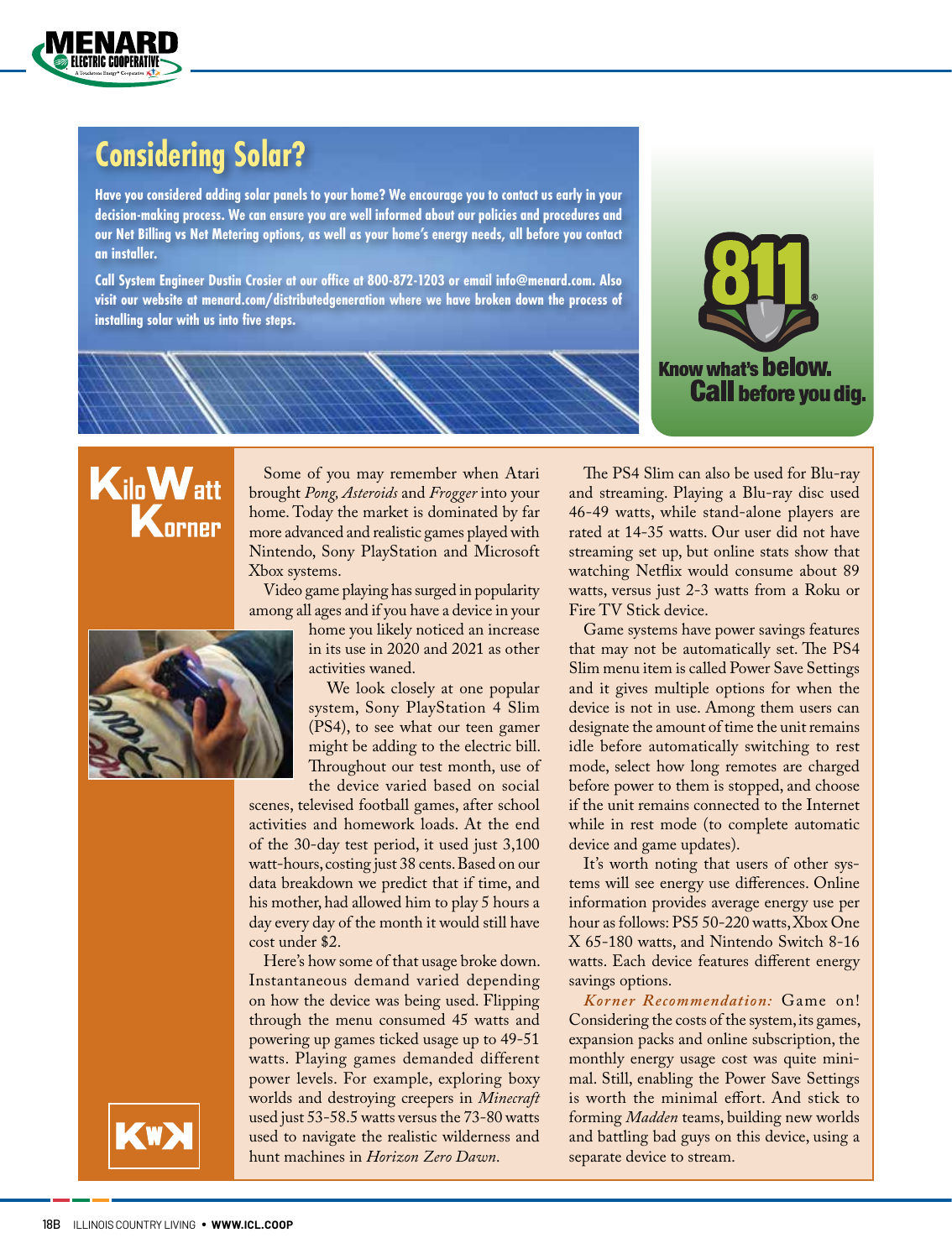

# **DXO Help us find these inactive members**

In 2021, your Board of Directors authorized a \$809,000 general retirement of Capital Credits earned by members who had active service with us in 1996, 1997 and 1998. Active members received a June bill credit. Members who no longer receive service from us were mailed a check. The names listed here represent checks that were returned to us for incorrect addresses. (This list can also be found on our website at menard.com/capitalcredits.) If you know any of these members, or if applicable, the executors of their estate, please ask them to email info@menard.com with their name, address at time of service and current mailing address; or call 800-872-1203. Remember to keep your address with us updated even if you move off our lines and include a note in your estate information to contact us regarding capital credits.

Abbott, Richard, Riverton Abernathy, Martin, Manito Adloff, Karen, Cantrall Agra Tech Seeds Inc, Mason City Alltell, Little Rock, AR Alt, Charles, Mount Pulaski Ambs, Eugene & Kathleen, Madison, WI Anderson, Denise, Oakford Anzaldua, Jose & Maria, Mission, TX Arnold, David, Kilbourne Aures, Ronald & Michele, Chicago Banning, Christopher, Galesburg Barksdale, Cathy, Greenview Barnard, Dean & Christine, Dublin, OH Barnett, Larry, Mechanicsburg Barnett, John, Greenview Bartolazzi, Larry, Riverton Barton, Richard, Springfield Basso, Susan, Springfield Beavers, Frieda, Jacksonville Beebe, Lori, Manito Behrends, David, Mason City Bell, Randall, Springfield Benedict, Chad, Mason City Bennett, Rodona, Manito Berg, Kent, Havana Berry, Lyndel, Topeka Berry, Paula, Dawson Bierbaum, Charles & Carolyn, Marshall Birdsell, Gary, Chandlerville Blakeman, John, Forsyth Blankenhorn, Kathryn, Springfield Blanks, Faith, Auburn Bloomfield, Raymond & Antoinette, Ashland Bohanan, Rita, Ashland Bollensen, Linda, Meadville, PA Bowman, Stephanie, Franklin Boyer, Raymond & Diane, Lincoln Bradley, Catherine, Sherman Brady, Rita, Springfield Brecher, Marilyn, Morton Bell, Roger & Margaret, Illiopolis Bremer, Ronald, Oak Lawn Briggs, Greg, Delavan Brockman, Michael & Chloe, Petersburg Brown, Rodney, Springfield Bruno, Hartzel & Dawn, Mechanicsburg Bryles, John, Havana Burch, Daniel, Vinton, IA Byrd, Randy, Havana Carlin, Thomas, Middletown Carlock, Holly & James, Havana

Carls, Ronald, Arenzville Carpenter, Colleen, Conway Springs, KS Carter, Patricia, Salem, MO Casey, Lawrence, Beardstown CFS - Westlake, Claremont Chapman, Donjell, South Pekin Chapman, Joseph, Manito Clark, James Jr & Lucille, Springfield Cloney, Rebecca, Springfield Cook, Rebecca, Pekin Copeland, Michael, Kenney Creek, Stacey, Petersburg Crum, Alvin, Washington Crum, Curtis, Smithshire Curless, Jackie, Winter Haven, FL Curtiss, Carolyn, Springfield Curtsinger, Rex, Springfield Davidsmeyer, Paul & Kirsten, Beardstown Davis, Christopher, Eagle Mountain, UT Davis, Margaret, Springfield Davis, Victor, Virginia Deal, Tammy & Art, Washington Dearing, Wm Alen, Havana Defend, Lois, Buffalo Denney, Leslie, Canton DeVon, James & Mary, Virden Devos, Peter & Lashawn, Mechanicsburg Dhom, Keith & Heather, Petersburg Dierks, Steven & Sandra, Petersburg Digiovanna, John Jr, Athens Donaldson, M Nicole, Jacksonville Dotzert, Jerry & Patsy, Beardstown Drone, Robert & Lucille, Springfield Drone, Thomas & Linda, Paducah, KY Dunlap, Donald, Athens Dunn, Kathryn & Paul, Decatur Durkin, James & Barbara, Springfield Dyson, Samuel & Patsy, Chandlerville Ebert, Patrick, Oakford Eckard, Carl, Topeka Emery, Baron, Sullivan Equilon Pipeline Co LLC, Louisville, KY Fain, Raymond & Anita, Surprise, AZ Ferguson, James & Constance, Gulf Shores, AL Fletcher, Christopher & Dee, Topeka Flowers, Rodney & Tiffany, Jacksonville Fogle, Greg, Havana Ford, Steven & Kathy, Manito Foster, Jeanne, Green Valley Fralick, Brad, Jacksonville

Francis, Donald, Lincoln Frank, Dan, Mt Sterling

Frank, Vicki & Anthony Sr, Albany, MO Frawley, Jason, New Holland Freligh, Fred & Barbara, Springfield Fricke, Esther, Petersburg Frye, Toby, Topeka Fulscher, Sibyl, New Holland Geheber, Aaron, Manito Genseal, Robert Jr, Beardstown Gibbs, Angela, Green Valley Gintzig, Gary, Petersburg Glick, Rebecca, Oakford Green, Opal, Cantrall Green, Peggie, Manito Griffith, Betsy, Havana Grigski, Carole, Springfield Grootens, Anthony, Anchorage, AK Grover, Angela, Springfield Hacker, Gregory, Jacksonville Hackman, J David, Rochester Hall, Crystal, Manito Hallberg, April, Manito Haley, Kimberlee, Jacksonville Hammon, Clifton, Sherman Harbauer, Rebecca, Springfield Harris, Larry & Neva, Morton Harris, Suzanne, Springfield Harrison, Rose, Dawson Hart, Douglas, Marana, AZ Harter, Susan, Mount Auburn Hartley Farm Mgmt, Chatham Hazlett, Randall, Manito Hea, Joseph, Beardstown Heflin, Darrel, Topeka Helms, Kenneth, Atlanta, GA Hermes, Roger, Springfield Heyen, Elsie, Petersburg Hiatt, James & Helen, Chatham Hickey, Betty, Elkhart Hickey, Michael, Springfield Hiler, Angelo, Petersburg Hill, David, Beardstown Hillyer Inc, Macomb Hilmes, Ashlie, Manito Hilst, Christopher, Brookfield, WI Hincks, Glen, Petersburg Hinds, Joan, Mount Pulaski Hobson, Michael & Wanda, Niantic Hohenstein, Leslie, Dawson Holthaus, Cheryl, Sherman Hollinshead, Tammy, Springfield Honn, Brandon, Greenview Honn, William, Petersburg Horn, Daniel, Greenview

Howard, Gitana, Lincoln Howell, Billy, Havana Huffman, Randall, New Holland Illini Bank %Robbins, Kilbourne Jacobsen, David & Pat, Athens Jadaway, Jamie, Havana Jefferies, Albert & Joyce, Glenarm Johnson, F Wayne, Latham Johnson, Jennifer, Athens Johnson, Nicona, San Jose Johnson, Robert & Florabelle, Sherman Jump, Roderick & Cynthia, Havana Kalusa, Frank & Phyllis, Green Valley, AZ Keith, Gerald, El Paso, TX Kelsey, Danielle, Greenview Kern, Sarah, Springfield Key Outdoor Inc, Kankakee Klopfer, Gerald & Lisa, Jacksonville Klusman, Marcia, Jacksonville Knee, Connie, Topeka Kohl, Brett, Kincaid Kohlbecker, Pati, Springfield Kolis, Kathy, Springfield Koshinski, Bambi & Robert, Illiopolis Kramer, Harold & Sylvia, Chandlerville Kramer, Sylvia, Fairbanks, AK Labonte, Wendy, Arenzville Larson, Michael, Petersburg Larson, Roger, Havana Lasanska, Melissa, Athens Layden, Michael, Riverton Leatherman, Robert, Manito Lee, Samantha, Topeka Lehman, Steven & Michelle, Peoria, AZ Leming, Tara, Havana Libera, Joseph & Dawn, Springfield Lippert, Angela, Havana Livezey, Norma & William, Tallula Loughary, Thomas, Arenzville Lowe, Wm R, West Des Moines, IA Luna, Nora, Buffalo Lund, Clara, Chandlerville Mackenzie, Kevin, Pleasant Plains Manker, Isabel, Springfield Markee, Adam, Greenview Martin, Helen, Springfield Martin, Kent & Colleen, Ashland Marion, Carl & Junia, Athens Martines, Antonio, San Jose Massey, Kimberly, Springfield McGlasson, Paul Jr, Jacksonville McGrane, Bradley & Beth, Manito

**Continued on page 18D**